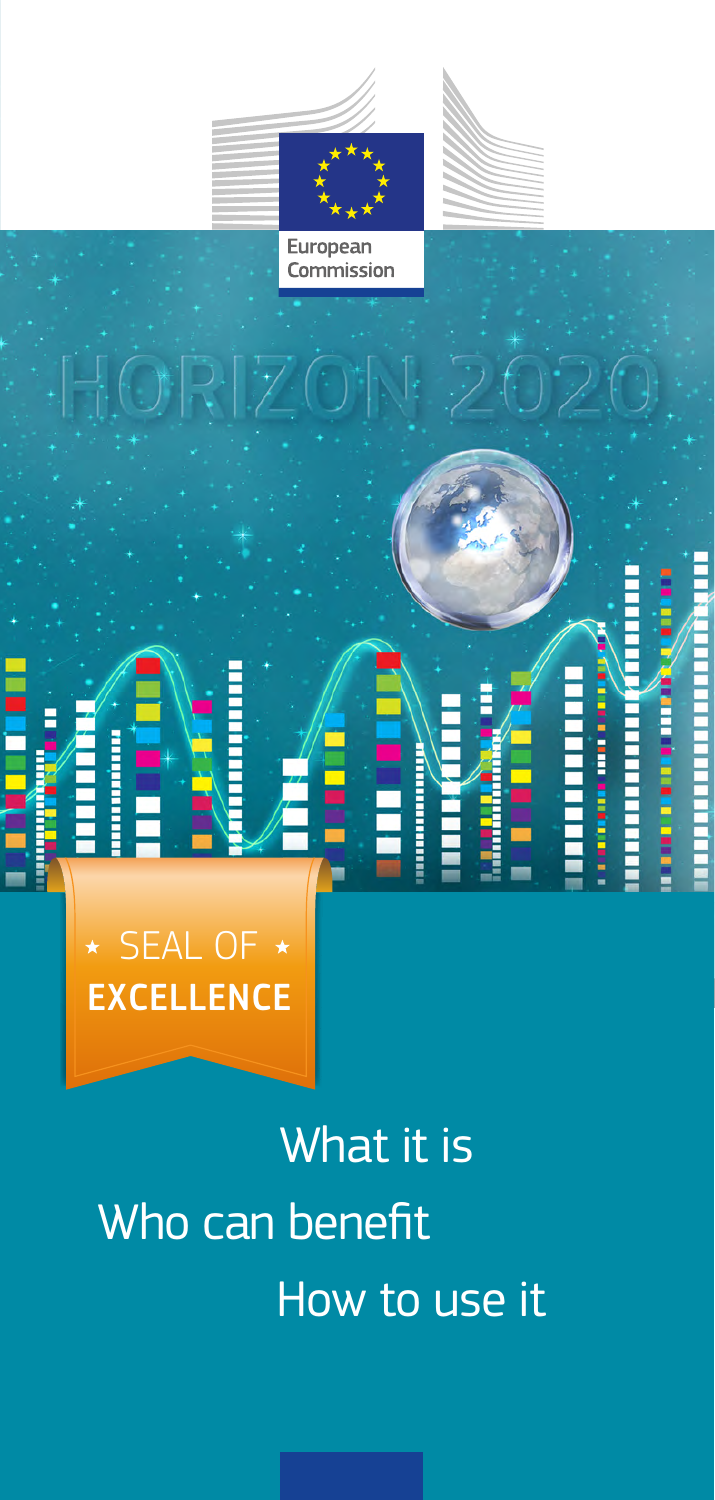## $\star$  SEAL OF  $\star$ **EXCELLENCE**

#### **WHAT IS A** *SEAL OF EXCELLENCE***?**

The *'Seal of Excellence'* is a quality label, awarded to project proposals submitted for funding under Horizon 2020, which succeeded in passing all of the stringent selection and award criteria but could not be funded under the available Call budget. The *'Seal'* identifies, therefore, promising project proposals which merit funding from alternative sources (public or private), i.e. national, regional, European or international.

#### **WHY A** *SEAL OF EXCELLENCE***?**

In a period of scarce resources, the impact of our investments in Research and Innovation needs to be maximised: creating synergies between Horizon 2020 and other funding sources (such as, but not exclusively, the European Structural and Investment Funds (ESIF)) is a way to achieve it. This was also a clear mandate from President Juncker to Commissioners Moedas and Creţu.

*«We fully support the Seal of Excellence as an important first step in a longer term process of building synergies between Horizon 2020 and the European Structural and Investment Funds. It will help innovative companies to access and enhance the knowledge economy in their regions, contributing therefore to the implementation of smart specialisation strategies»* 

*Corina Creţu, European Commissioner for Regional Policy; Carlos Moedas, European Commissioner for Research, Science and Innovation*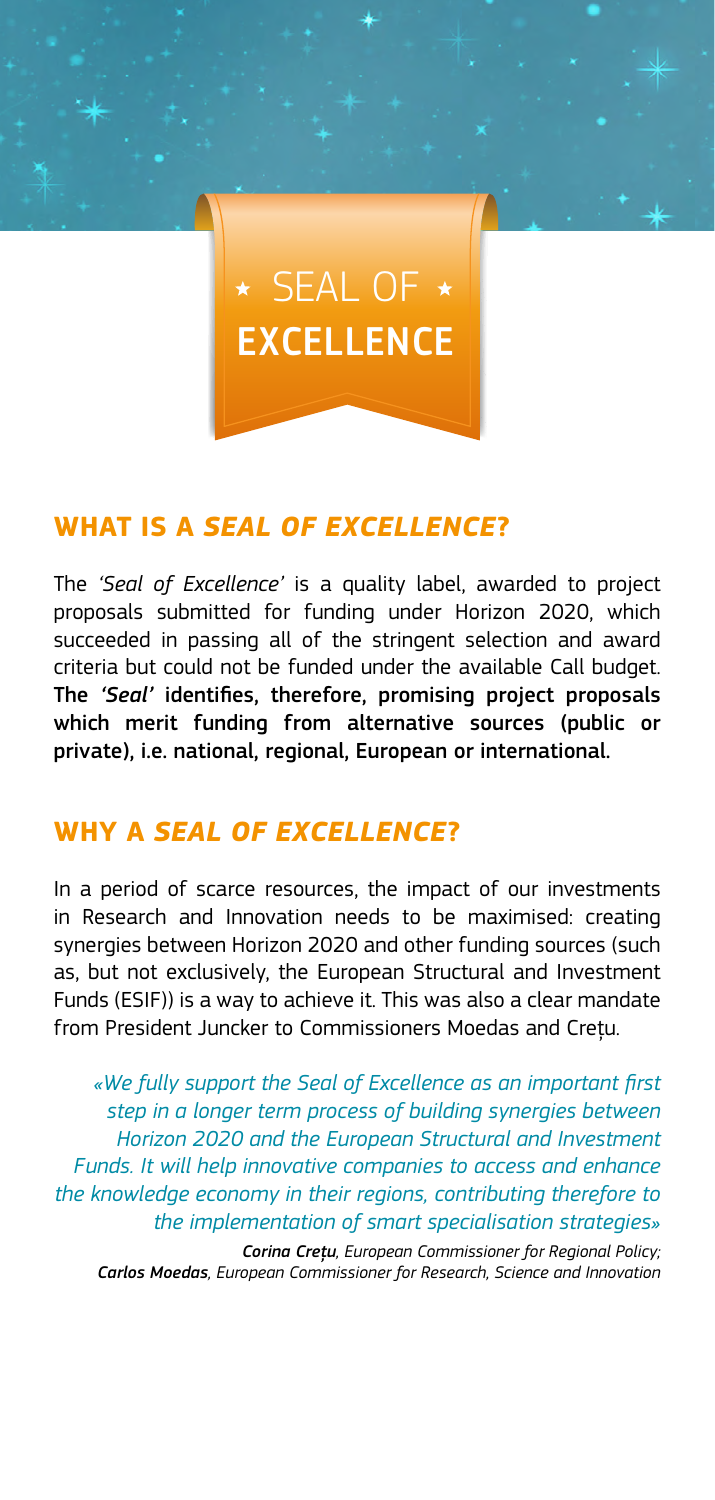

#### **WHO BENEFITS FROM THE** *SEAL OF EXCELLENCE***?**

Every year, thousands of organisations in Europe apply to the Horizon 2020 Programme investing precious resources and time. The European Commission runs one of the most complete evaluation systems in the world, using international independent experts.

The evaluation screens against three defined criteria (excellence, impact and quality & efficiency of implementation) and identifies those proposals not mature enough to receive funding (below quality threshold) and those that are considered as meriting funding (above threshold). Only some of the above threshold proposals receive funding depending on the available Horizon 2020 budget.



The *'Seal of Excellence'* certificate will be awarded to the applicants of above threshold not funded proposals: a holder of the certificate can then approach alternative funding sources (regional, national, private or public) and present the certificate as a label of a high-quality project proposal.

The action concerns, for this initial 'pilot' phase, only proposals applying for the SME instrument and in particular all those SME instrument proposals evaluated above the quality threshold (13 or more out of 15 in Phase 1, or 12 or more out of 15 in Phase 2) but not receiving Horizon 2020 funding. Later on it could be extended to cover more areas of Horizon 2020.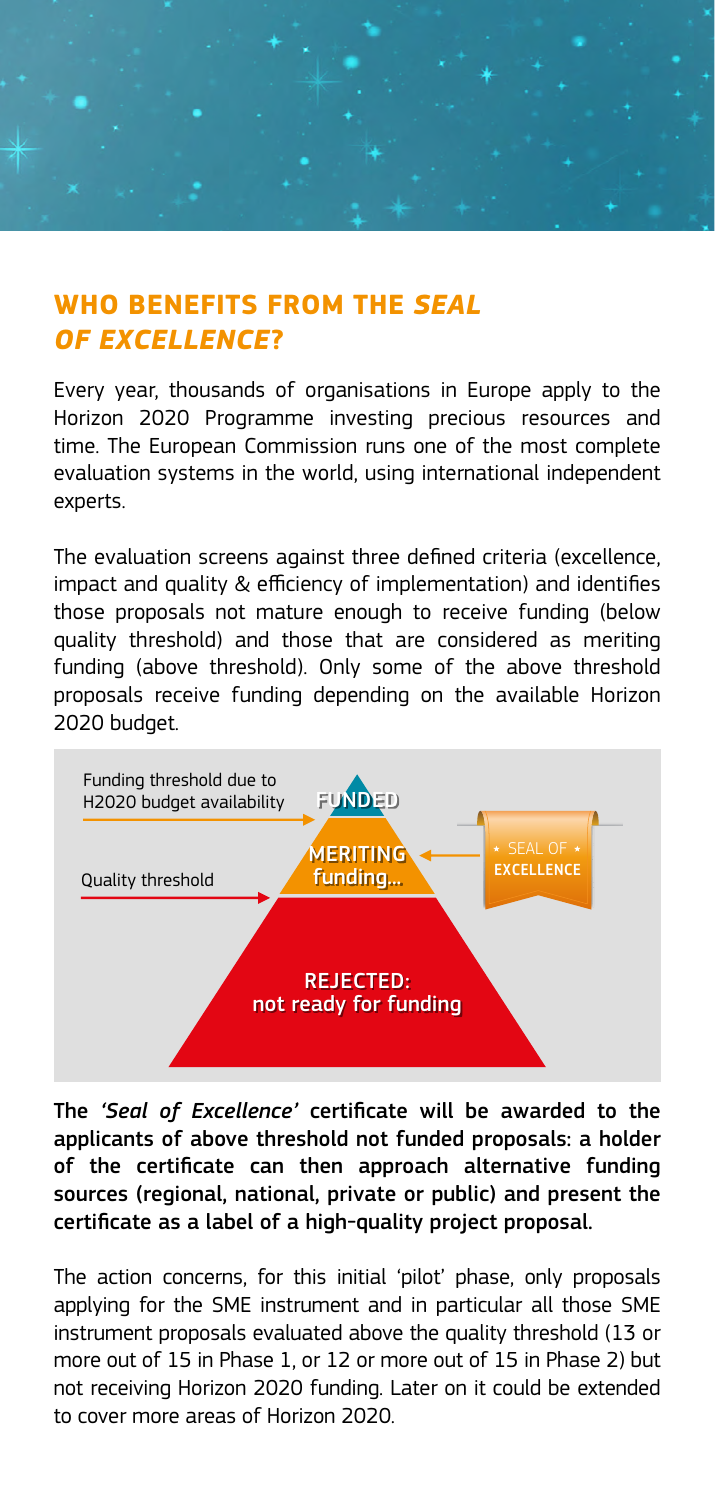#### **AN OPPORTUNITY FOR REGIONS/MEMBER STATES AND THEIR STAKEHOLDERS**

The *'Seal of Excellence'* offers a unique opportunity for regions and Member States (and any other interested actor) to fully exploit the high-quality Horizon 2020 evaluation process: to easily identify and possibly support high-impact proposals coming from promising innovative companies, with an ambition to grow and compete internationally.

The Horizon 2020 'SME instrument' has been selected for the introduction of the 'Seal of Excellence' because of the relevance to regional and national funders, as the project proposals are mostly led by a single SME and address small scale R&I actions close to the market with a clear territorial impact.

Regions/Member States interested in funding these types of proposals could use ESIF resources (in line with ESIF priorities and in compliance with national and relevant EU rules) or their own national/regional resources to grant funding without additional qualitative evaluation.

*«What appealed to us about this approach is that it is an economical way for us to synergize with Horizon 2020, as the indirect costs (submission and evaluation of proposals) for the national funding are almost zero. We also find it very important to encourage our SMEs to apply for EU funding and as the success rate for the SME instrument turned out to be quite daunting, we want them to feel sure of funding if they propose as good a project as possible. We know how much time and effort SMEs put into their applications.»* 

*(Karin Aase, VINNOVA Sweden – using own national funds)*

This possibility is not confined to ESIF, other funding sources (public or private) are also welcome.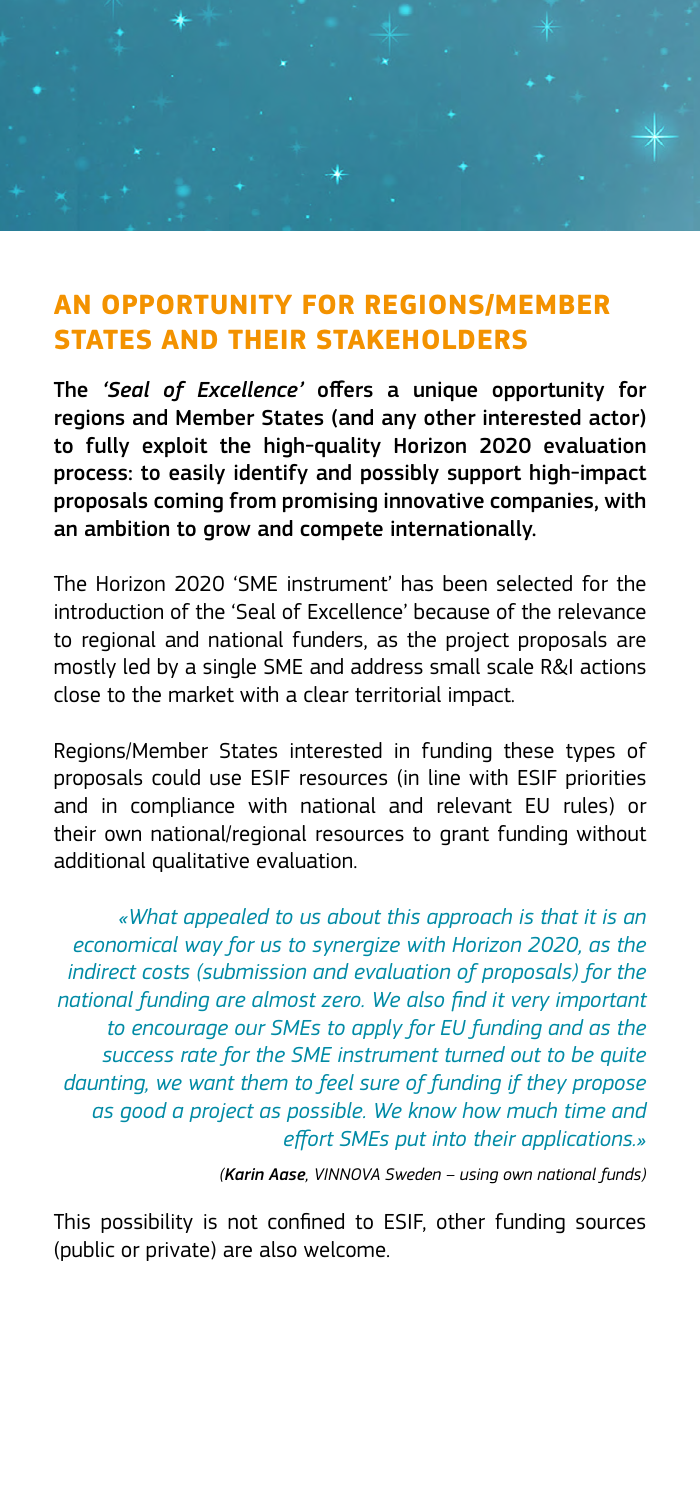### **THE SME INSTRUMENT AND THE** *SEAL OF EXCELLENCE*

The Horizon 2020 SME Instrument Calls for Proposals are open to small and medium-sized businesses in all EU Member States (and Horizon 2020 Associated Countries) and offer support for:

- Feasibility assessment activities (Phase I): EUR 50,000 lumpsum grant per project (covering 70% of total cost of the project);
- Innovation development & demonstration activities (Phase II): grant ranging between about EUR 500,000 and 2.5 million (covering 70% of total cost of the project as a general rule).

Thanks to the '*Seal*', high quality proposals from innovative Small and Medium Enterprises will have additional chances to be funded. The precious time and effort SMEs invested in the proposal and idea development will thus not be wasted.

*"We submitted to Phase 1 of the SME Instrument our project proposal aiming at recovering exhausted extinguishing powder through an eco-innovative process able to extract noble components to use in agriculture and other sectors. Although we passed a very competitive selection - we didn't get funded. We were a bit disappointed but thanks to EUR 25,000 funding support from Lombardy region we were able to quickly go ahead with our idea and we are now submitting Phase 2".* 

*(William Grandi, Director of Prophos Chemicals-Italy)*

A number of SME applicants for the SME instrument are already benefitting from the 'Seal of Excellence'-type of approach implemented by some Member States and regions using their own national or regional funding. They recognise the validity of the Horizon 2020 evaluation outcome as a basis for providing alternative funding to those SMEs in their territory.